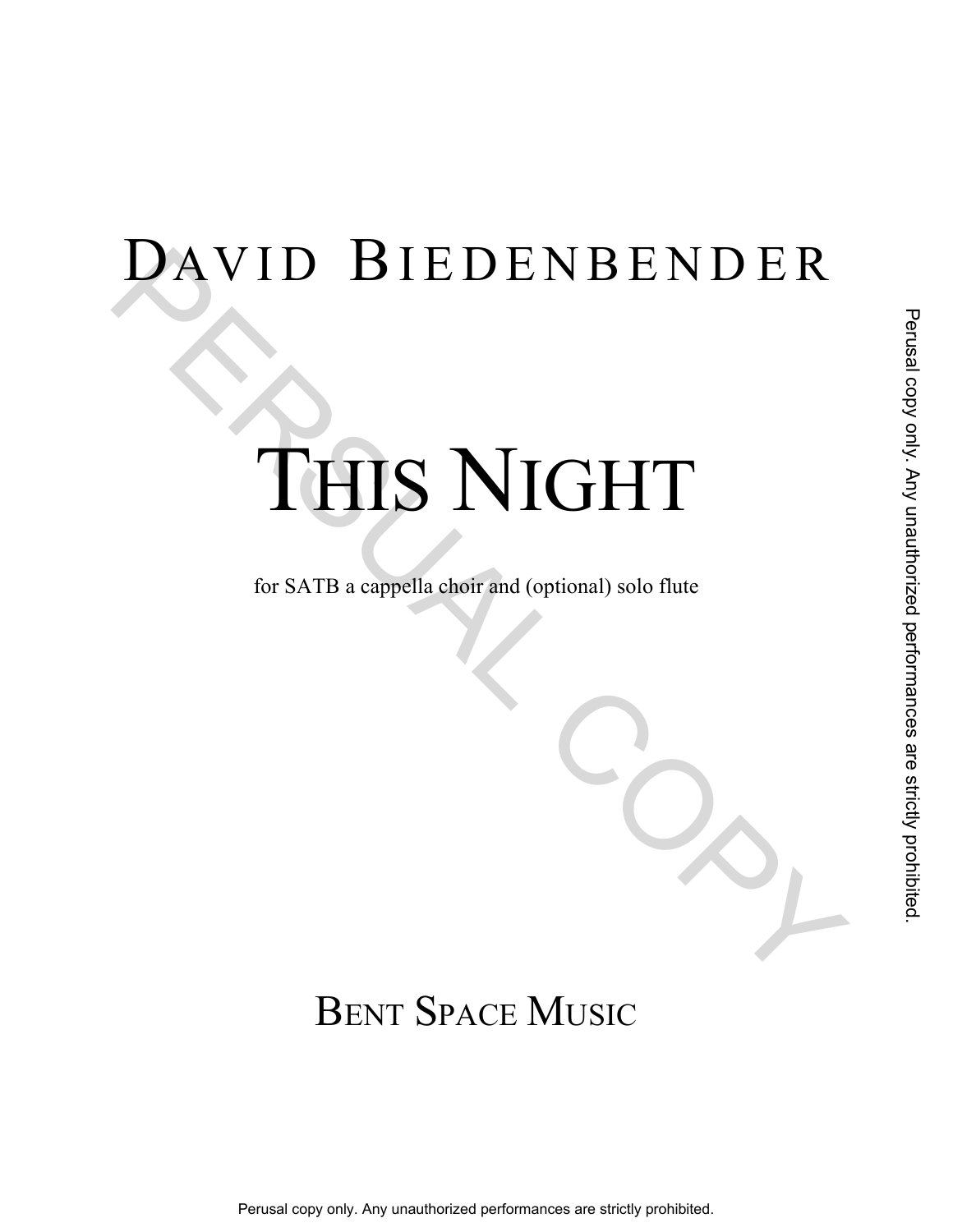Performance materials available from Bent Space Music (Publisher): www.davidbiedenbender.com

> Contact the Composer: *davidbiedenbender@gmail.com*

© Copyright 2012 by David Biedenbender (ASCAP). International copyright secured. All rights reserved. Printed in the U.S.A. First printed July 2012. Contact the Composer:<br>
davaibledenbender@gmail.com<br>
according to Converging 2012 by David Biedenbender (ASCAP),<br>
International copyright Street od, All Fights reserved. All Fights reserved. Finited in the U.S.A.<br>
Puration: Contact the Composer:<br>
davidbiedenbender@ganail.com<br>
exacts are copyright at Securical All Fights reserved. Printed in the U.S.A.<br>
First primed July 2012.<br>
First primed July 2012.<br>
Puration: ca. 4:30<br>
Puration: ca. 4:30<br>
P

**Duration:** *ca.* **4:30**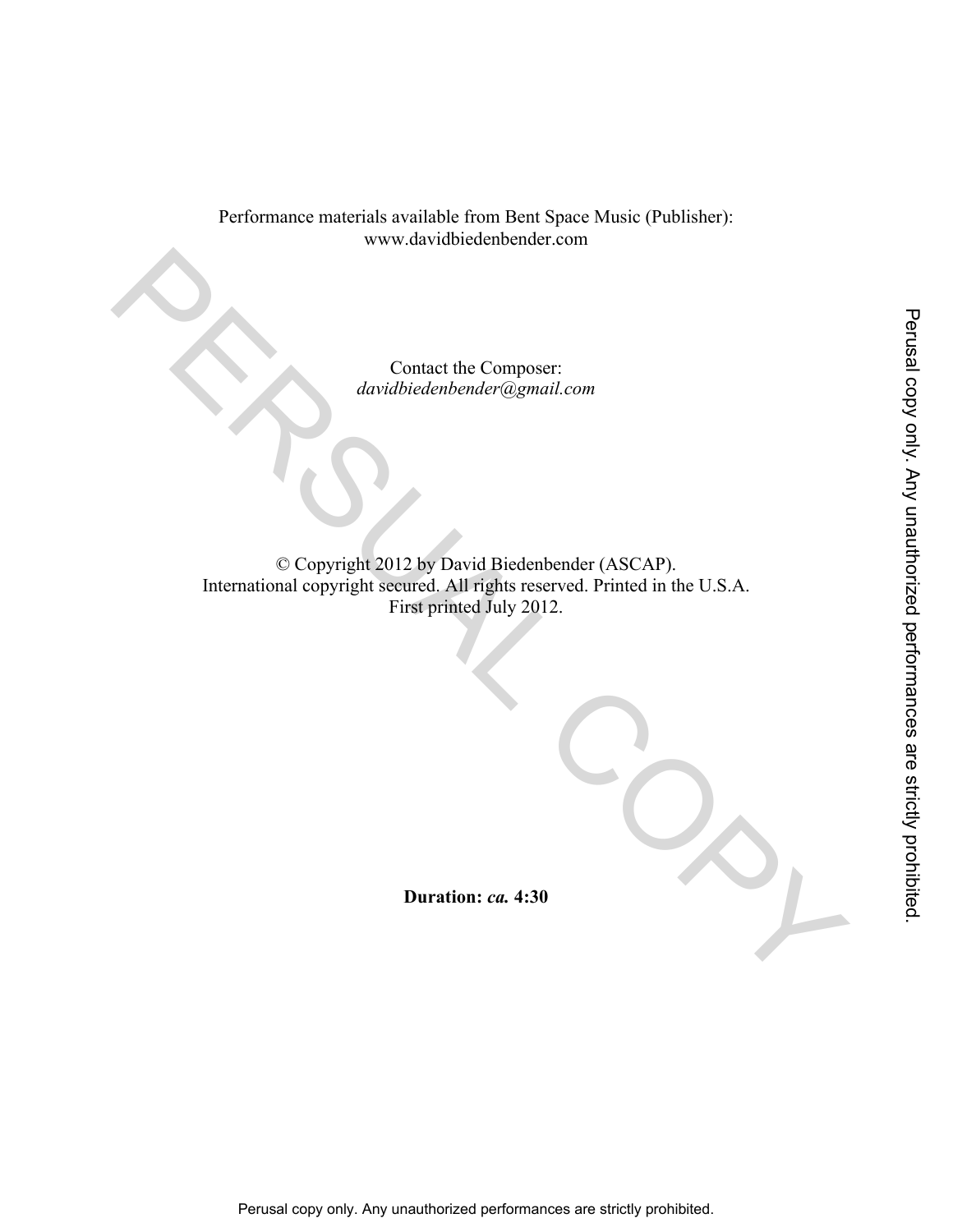### **PROGRAM NOTE**

*This Night* is a setting of the text *Dies ist die Nacht, da mir erschienen*, ("This Night a Wondrous Revelation"), which was written in 1683 by Caspar Friedrich Nachtenhöfer. I have used an English translation of the original German poem by Anna B. Hoppe from 1922, which also serves as the text for the Christmas hymn of the same name, commonly set to the tune *O Dass Ich Tausen Zungen,* written by Johann B. König in 1738. I chose this text because of the beautifully vivid imagery and metaphors for light in the poetry, and because I really enjoy the simple, common rhyme and phrase structure that encouraged me to write simple, clear music. For Tauscon Zurgen, written by Iohann B. König in 1738. I chose this text because of the<br>beautifully vival imagery and metaphors for light in the poerty, and because 1 really enjoy the<br>simple, common rhyme and phrase struc

### **TEXT**

This night a wondrous revelation Makes known to me God's love and grace; The Child that merits adoration Brings light to our benighted race; And though a thousand suns did shine, Still brighter were that Light divine.

The Sun of Grace for thee is beaming; Rejoice, my soul, in Jesus' birth! The light from yonder manger streaming Sends forth its rays o'er all the earth. It drives the night of sin away And turns our darkness into day.

This Light, which all thy gloom can banish, The bliss of heaven glorifies; When sun and moon and stars shall vanish, Its rays shall still illume the skies. This light through all eternity Thy heaven and all to thee shall be. **TEXT**<br>
This night a wondroots revelation<br>
Make known to me God 's love and graee;<br>
In from the God 's love and graee;<br>
And though a thousnad considerance:<br>
And though a thousnad considerance:<br>
Still brighter were that Li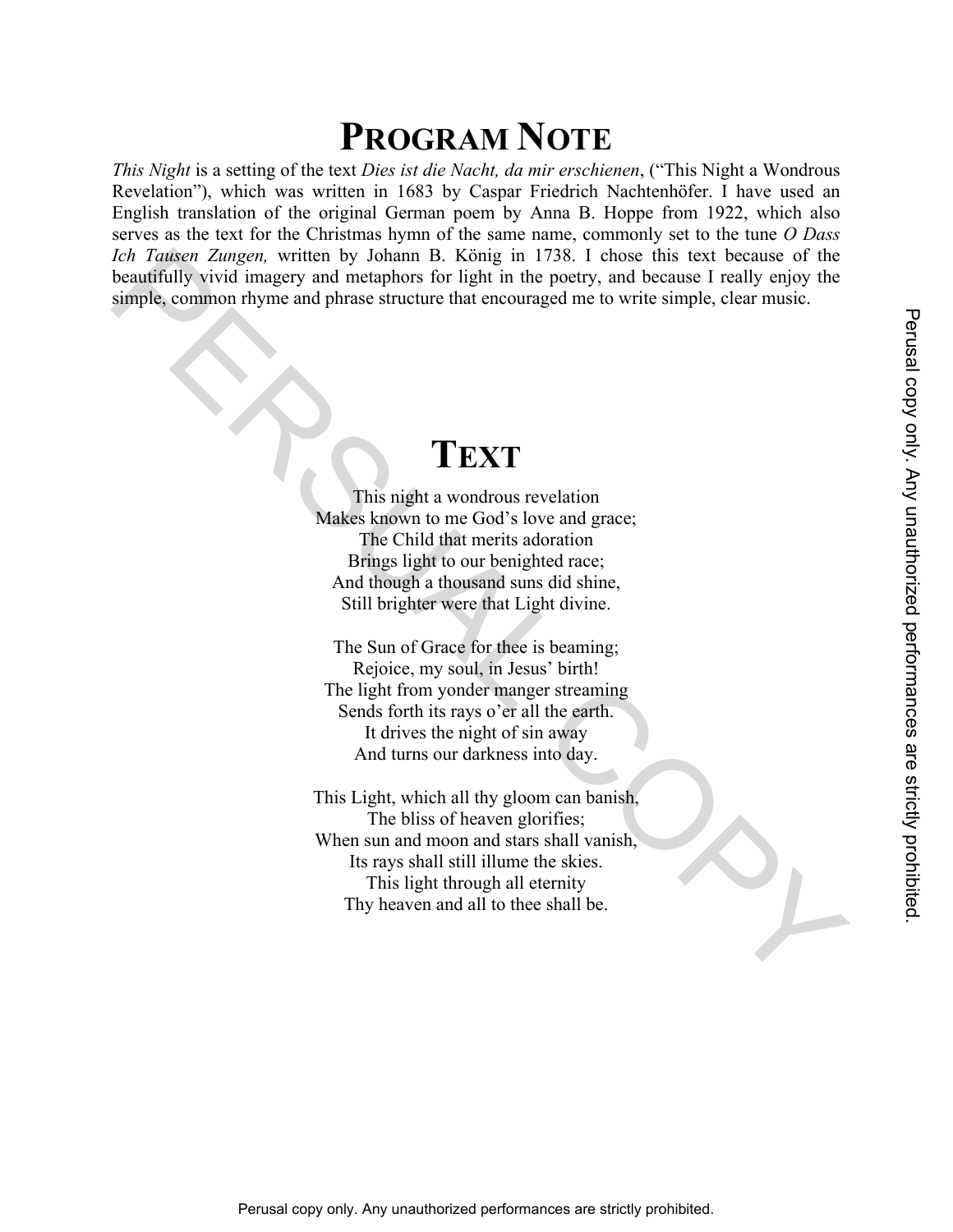THIS NIGHT *for Philip Brunelle and VocalEssence*

for SATB a cappella choir and solo flute



 $\alpha \approx 2012$  David Biedenbender and Bent Space Music ( All Rights Reserved. International Copyright Secured.<br>For more information, visit: www.davidbiedenbender.com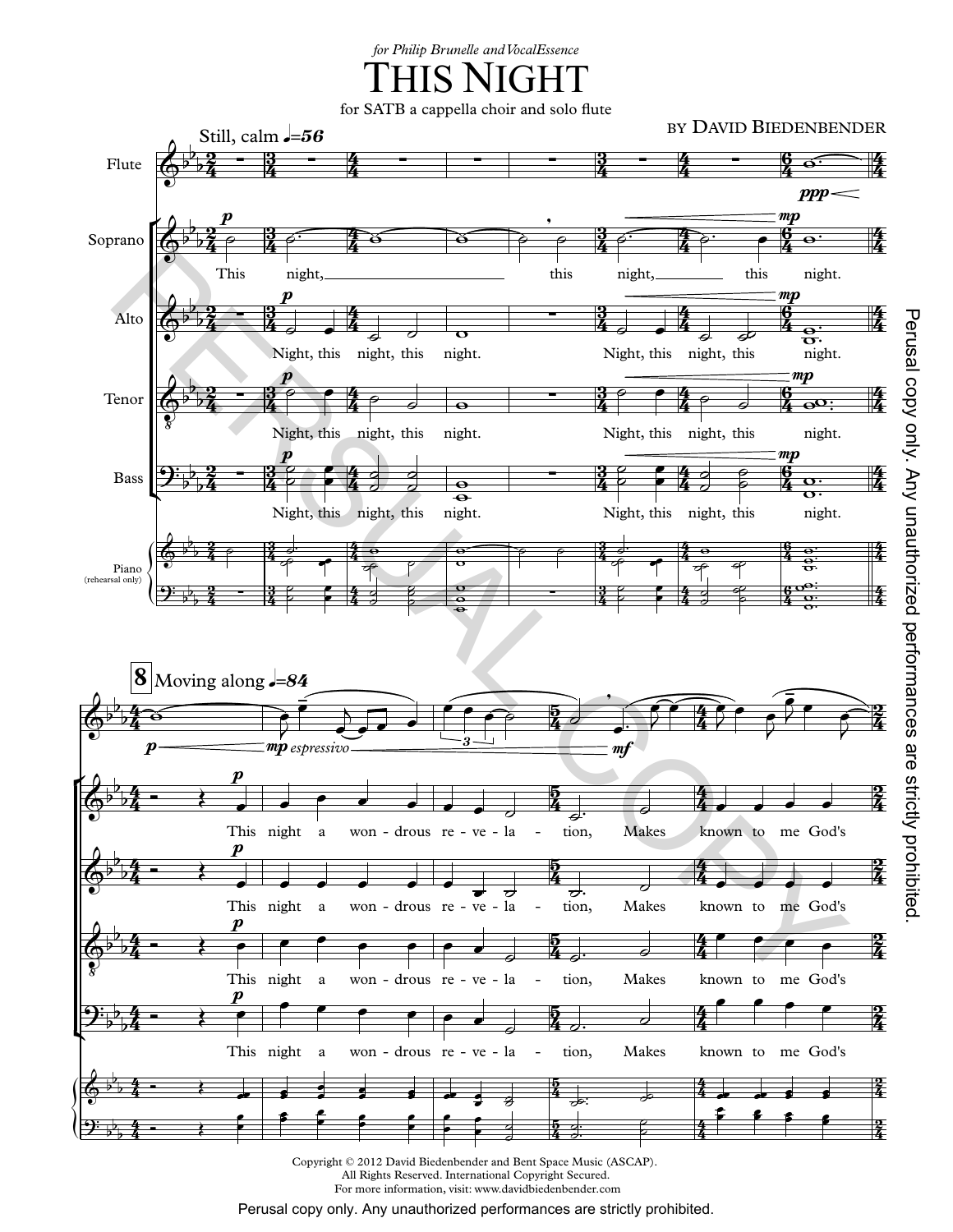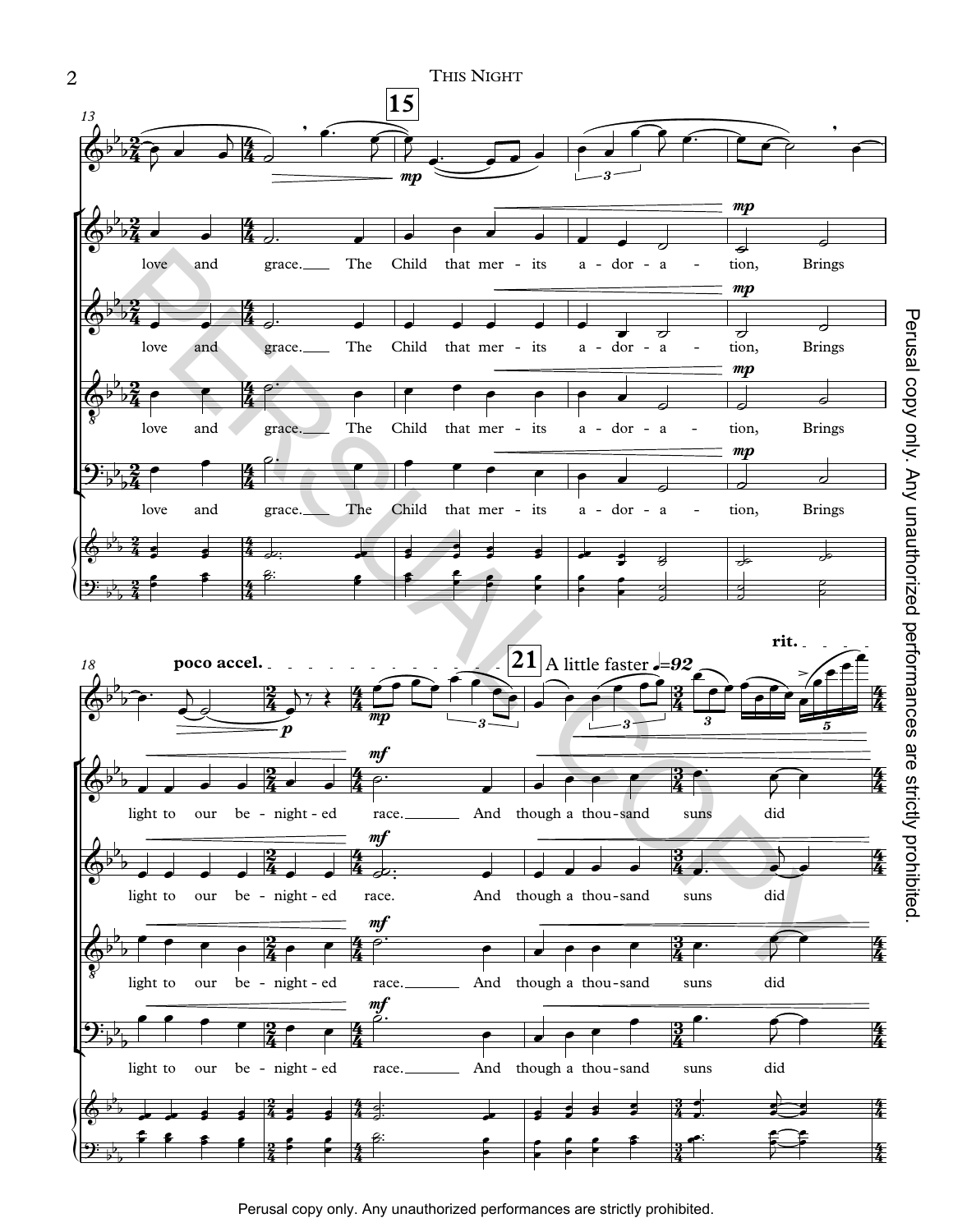THIS NIGHT



 $\Gamma$  3  $\overline{3}$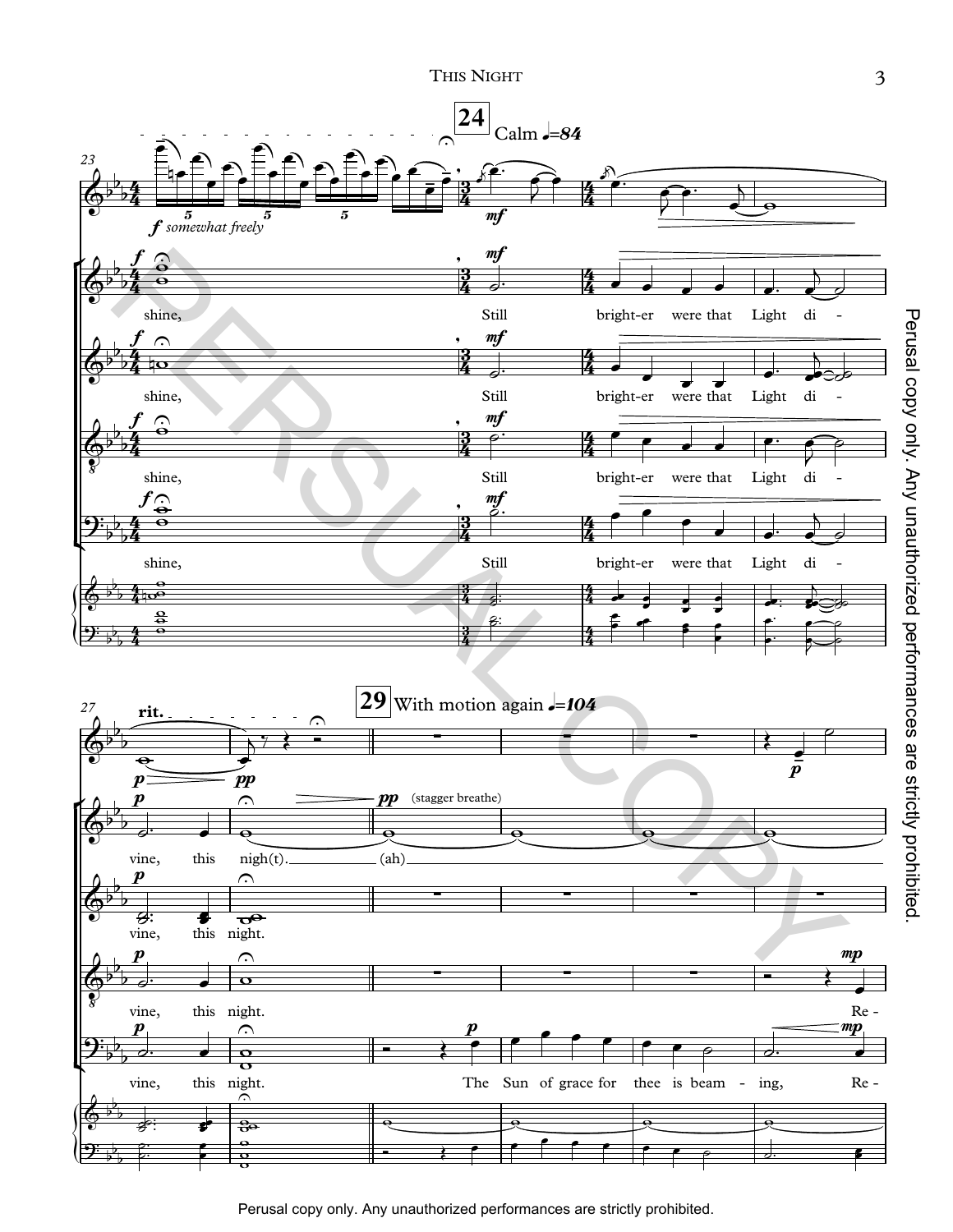THIS NIGHT

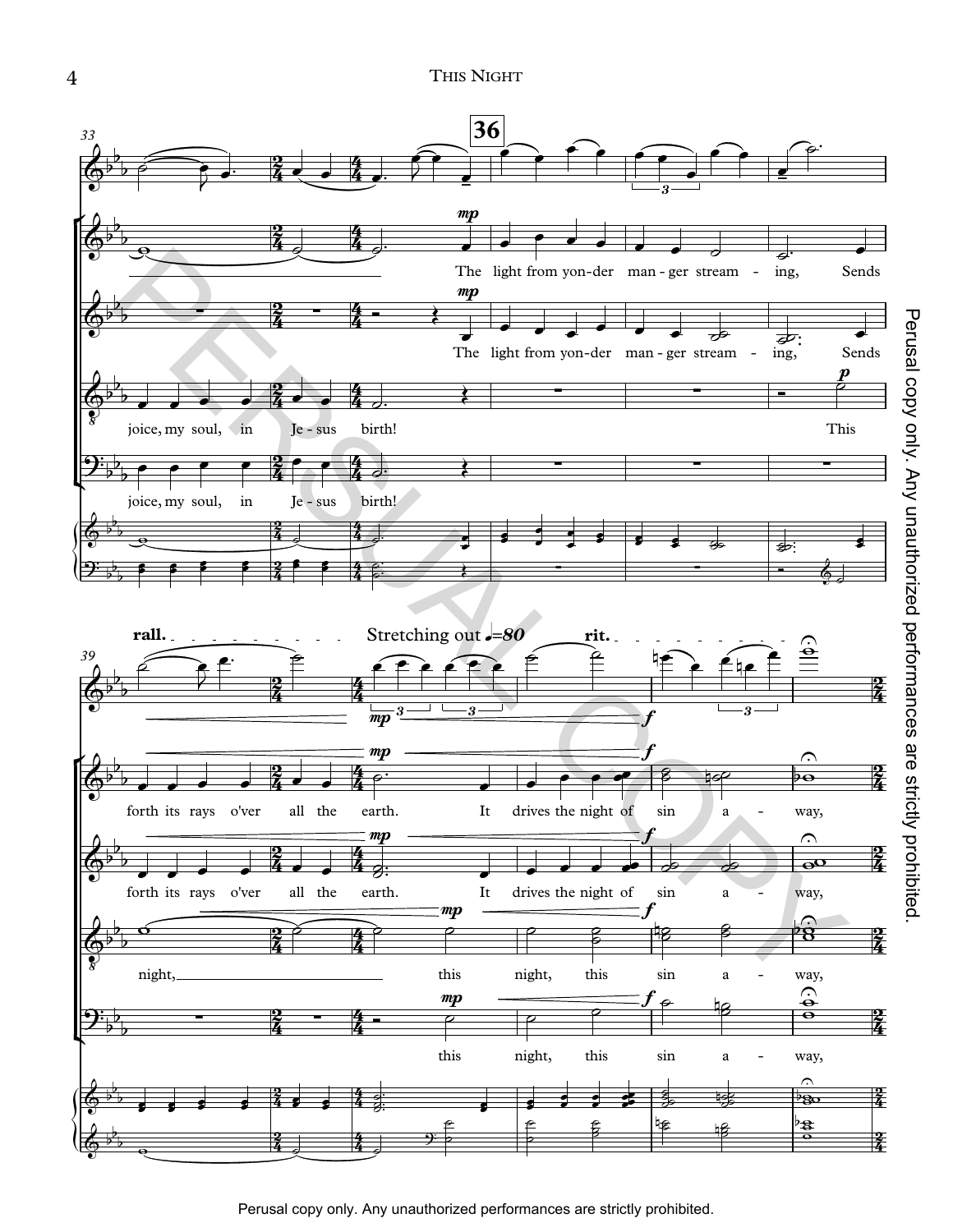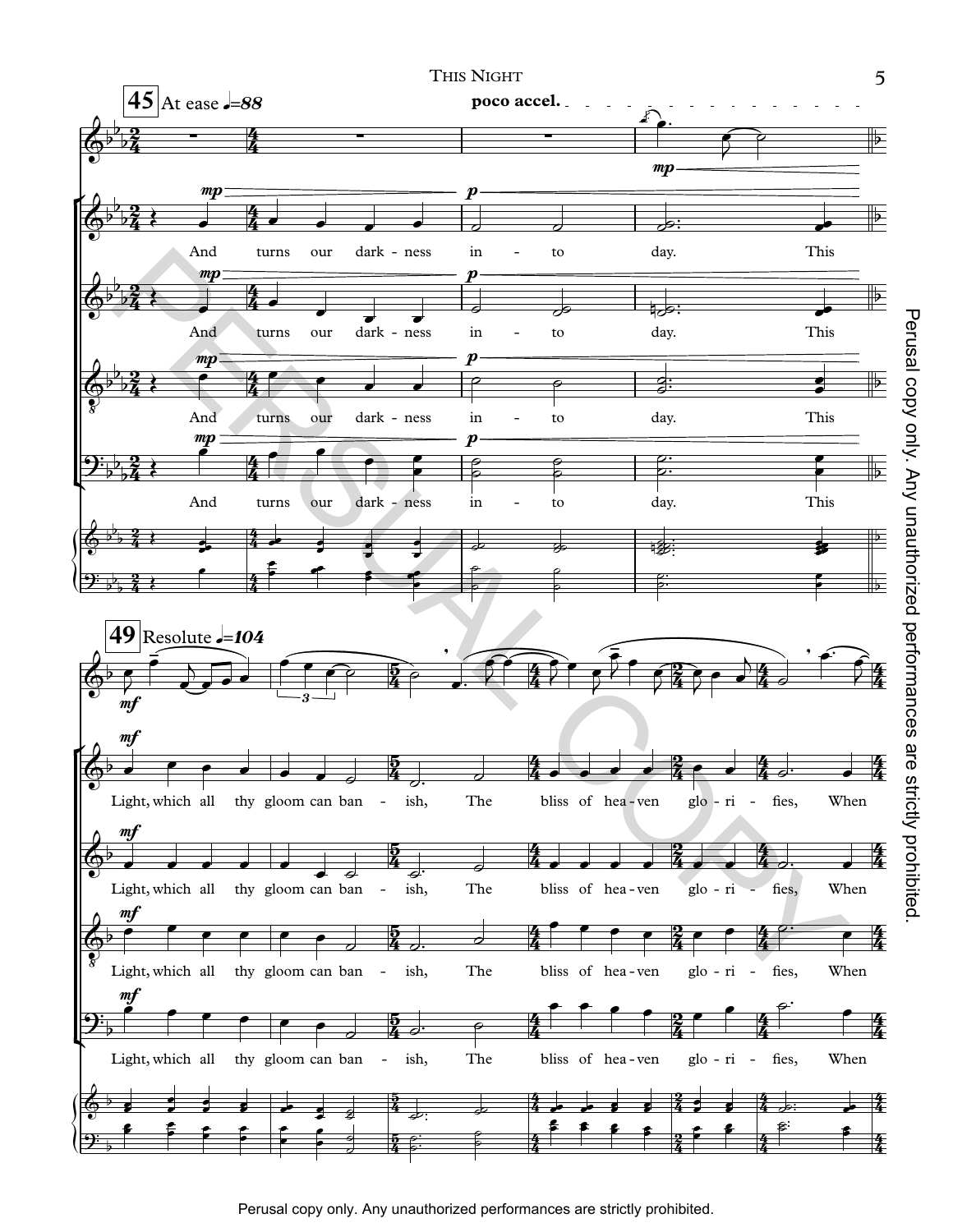